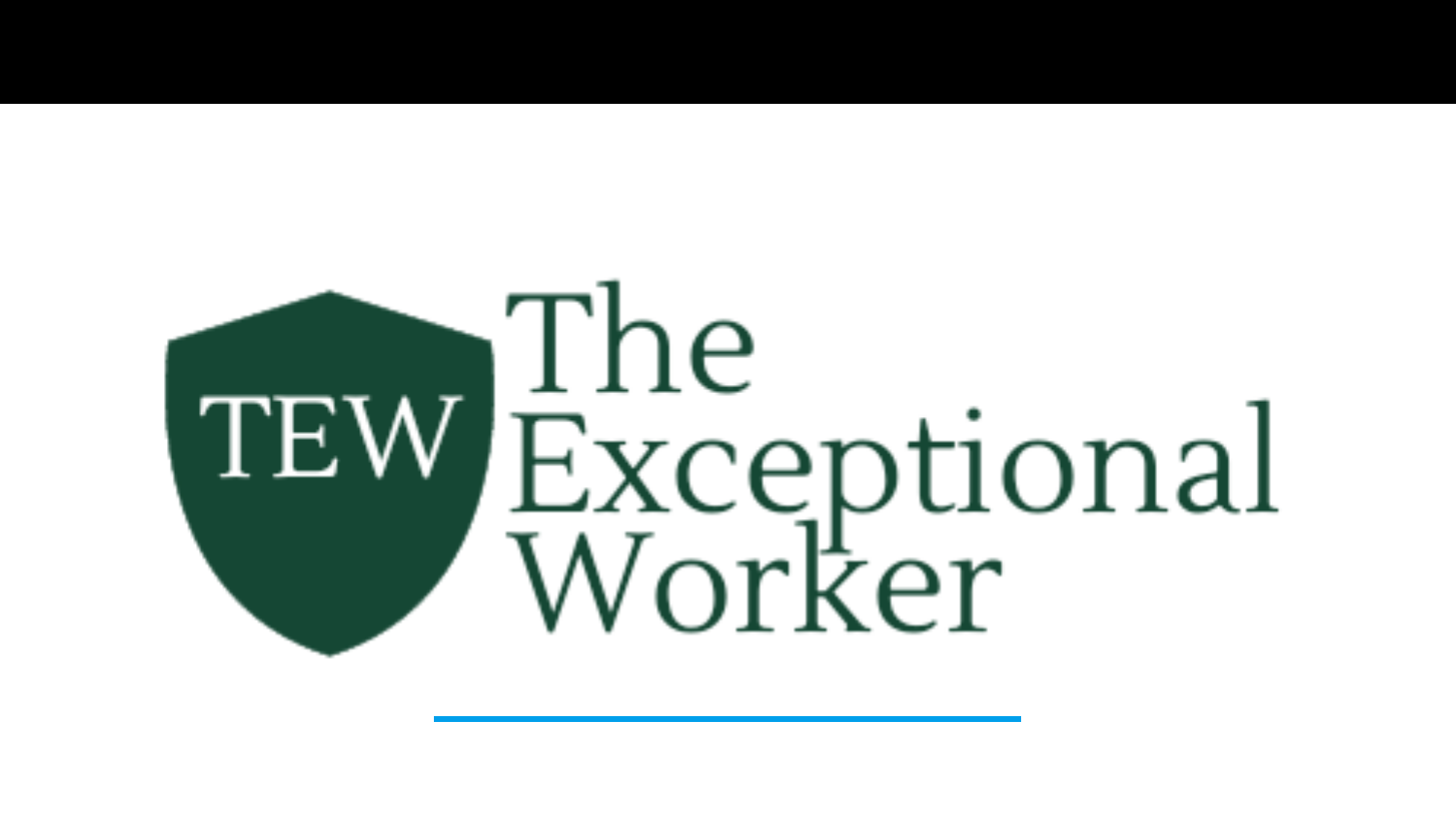

**TUNDE DIXON** is a Management and Financial Consultant with astonishing capacity in Leadership, Entrepreneurship, Business Growth & Strategy, Human Capital, Change Management, Investment Advisory and Portfolio Management & set-up with varied years of work experience in financial sector.

Tunde is a shrewd economist and alumnus of Obafemi Awolowo University Ile-Ife with an MBA (Management Consulting) from University of Wales UK and completing a PhD (Management) in SMC University in Switzerland. He is an alumnus Lagos Business School and Kaduna Business School, Kaduna Nigeria, where he is now a faculty member.

With several feathers to his shoulders, one of which is Certified Management Consultant (CMC) and a fellow of the Institute of Management Consultants, and associate of several professional bodies in Nigeria and abroad. He is also a Certified SME Toolkit Trainer, as awarded by the International Finance Corporation (IFC-a member of the World Bank Group). Tunde is the author of the life transforming book - **Life After School and the convener of the programme Real Life After School.**

He is a philanthropist, writer, OAP, author of many books and much soughtafter resource person with business interest in real estate, oil & gas and haulage. He is the principal partner at SPC Patterns Consulting.



#### **TUNDE OLADAPO-DIXON**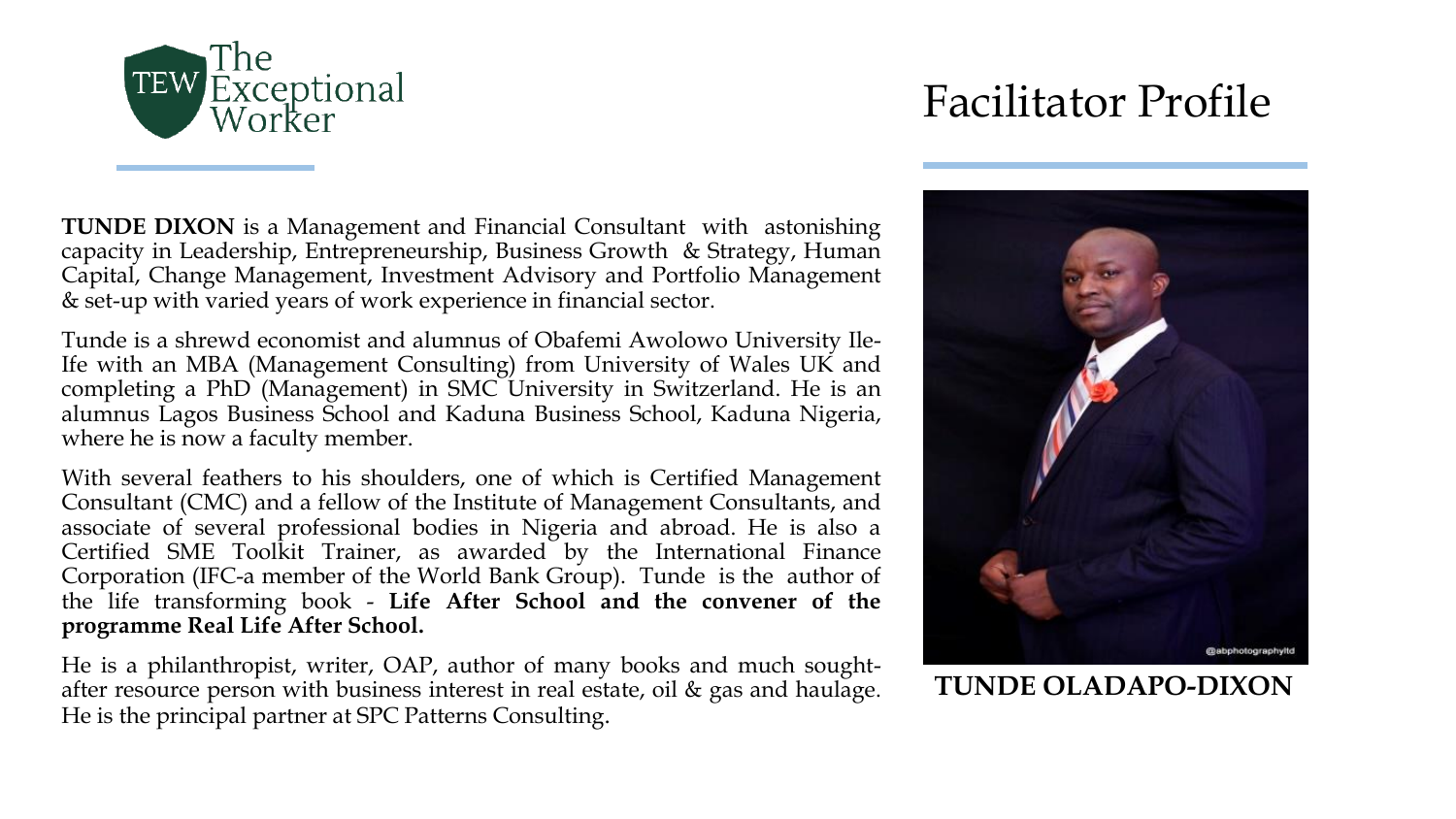

Enokponi is the Managing Consultant of Skills Dynamics Services Limited. She is a customer service consultant and certified customer service trainer with **Service Quality Institute (SQI) Minneapolis, USA** and accredited management trainer by **Center for Management Development (CMD).** 

She is particularly skilled in the improvement of customer service delivery and personnel winning attitudes in the workplace that would translate to optimal performance.

She was a Senior Manager, Training/Development and the Head, Business Development at The Financial Institutions Training Centre (FITC). She has designed and facilitated training for various levels in organisations –from fresh graduates to senior management. She delivers training in over 15 different topics related to customer services, succession planning, Leadership, Communication, Effective Presentation, Ethics and Professionalism, Sales and Marketing, Business Etiquette, Personal Effectiveness, Retirement Planning, Emotional Intelligence, Goal Setting, Change Management, Team Building and other soft skills to over 4,300 participants.

Eno was a seasoned banker with over 13 years working experience in Branch Banking, Branch Operations, Customer Service Delivery, Relationship Management and Customer Service Training. She had also held these positions Head, Branch Operations and Head, Branch Banking. She graduated from the University of Port Harcourt with a Bachelor Science Degree in Pure/Applied Mathematics and holds an MBA from the Rivers State University of Science & Technology, Port Harcourt Rivers State Nigeria.

Also, she had attended various courses in training, designing and delivering learning. She is a professional member of Association for Talent Development (ATD), Learning & Development Network International (LDNI) and an ATD Delegation Leader.



**ENOKPONI INIWORIKABO**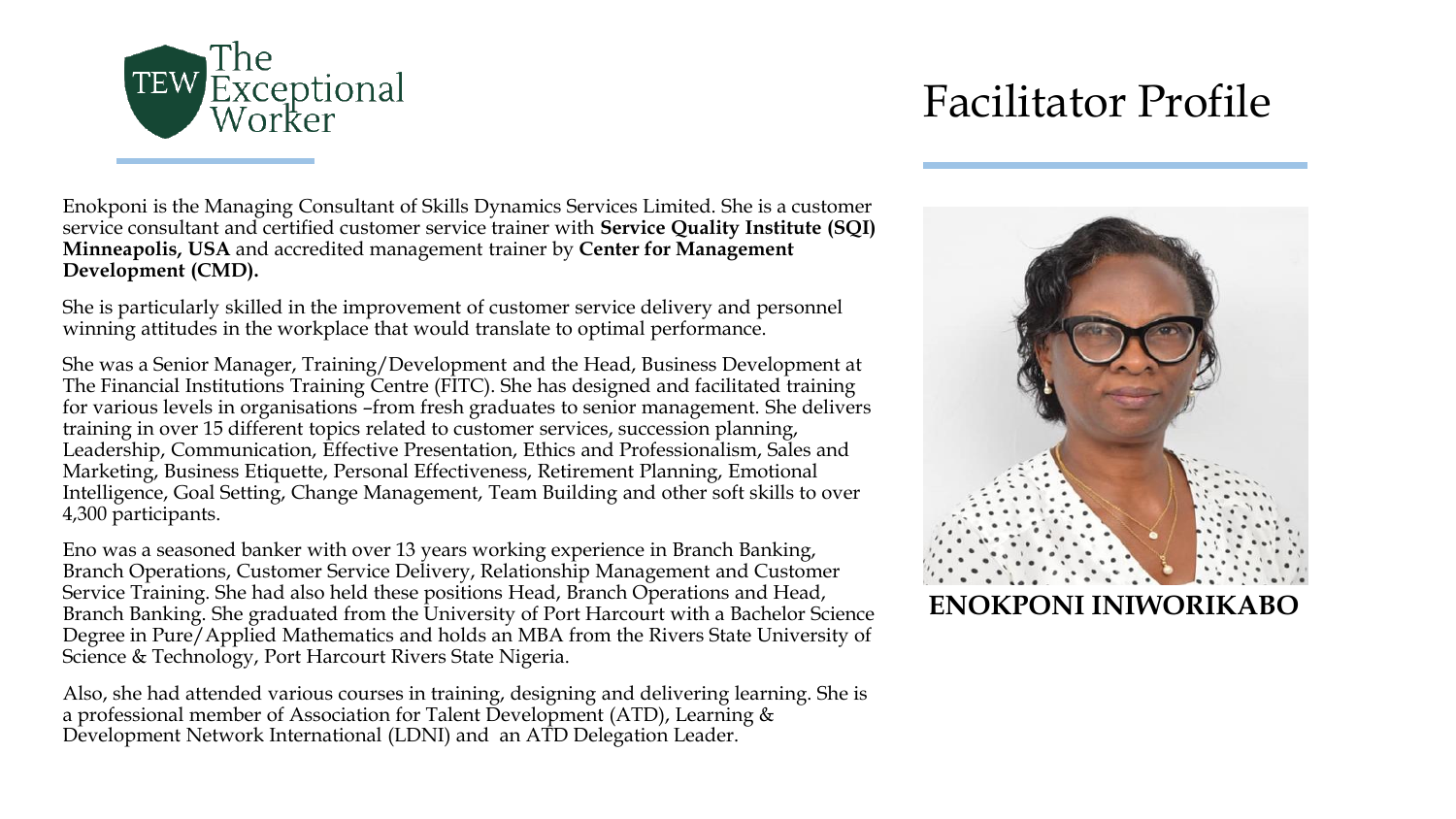

Emmanuel is a highly resourceful trainer, coach, and consultant, who plies his trade at the junction of technology, strategy, and leadership. He thoroughly enjoys working with teams and individuals to deliver outstanding results, as he effectively engages with them to build resilient minds and organisations.

Emmanuel had his first degree in Business Administration and a Masters in Marketing, both from the University of Lagos, Nigeria. He received a Post Graduate Certificate in Management from Ashridge Business School, London, UK, and completed the Senior Management Programme of the Lagos Business School. Emmanuel is currently engaged in Doctoral work in Digital Business Strategy at Covenant University, Ota, Nigeria.

Emmanuel is a DISC Certified Business Consultant, Certified Evernote Consultant, and a Certified Brain Friendly Trainer, among others.

A minister of the gospel, he is married with four grown up and working adult kids – and growing up grand kids.



**EMMANUEL EMIELU**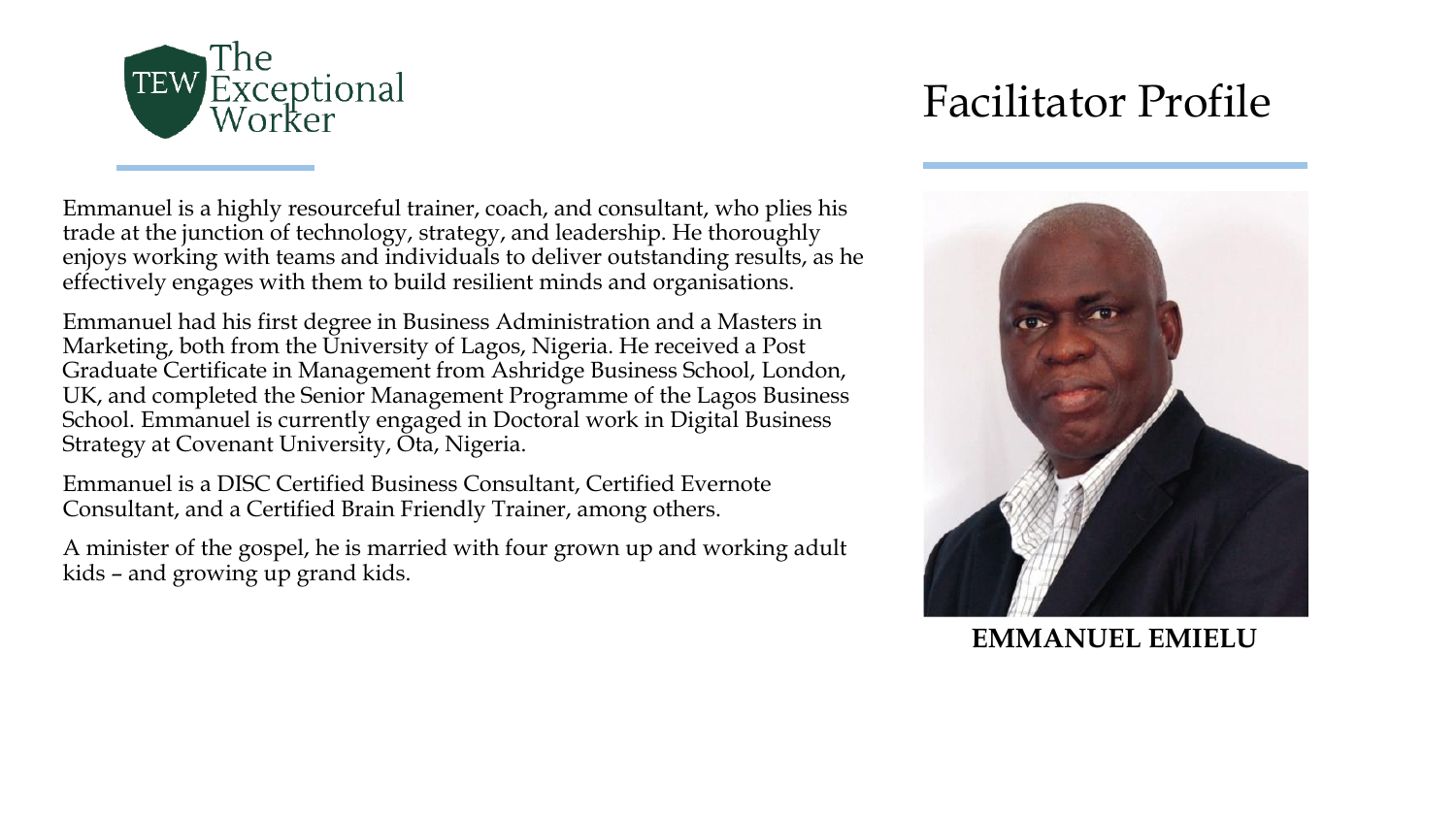

**CHIMA** has over 20 years experience in Human Resource Consulting. He joined Dale & Parker Ltd. - Brian Tracy International 20 years ago as a Trainee Staff Consultant after having a brief stint in a mortgage bank. He has coordinated and participated in projects on Human Resources Management, Organization Design and Customer Service Appreciation for various organizations

A Certified facilitator of Dale & Parker and Brian Tracy International Management Development Programs, Chima has developed programs in Customer Service, Selling & Marketing Skills, Communication Skills, Leadership & Management Skills, Personal Effectiveness, Negotiation and Interpersonal Relationship skills. He has also facilitated programs and coordinated Management retreats and Budget review sessions for various Organizations including; Zenith Bank, Diamond Bank, Intercontinental Bank, First Bank, May & Baker Plc. IBFC-Agusto & Co, Odu'a Group, FCMB, 7-UP Bottling Company, SWAP Telecoms, Zain (now Airtel), MTN amongst others.

He has been involved in the start-up of many consulting firms like, Learning Platform Ltd., Corporate Consulting Group, Universal Training and consulting Ltd, Wrybill Solutions Limited and still facilitates in their programs and projects. Chima also facilitates in the recruitment /training projects of Workforce Management Consulting.



**CHIMA O. CHIMA-DIKE**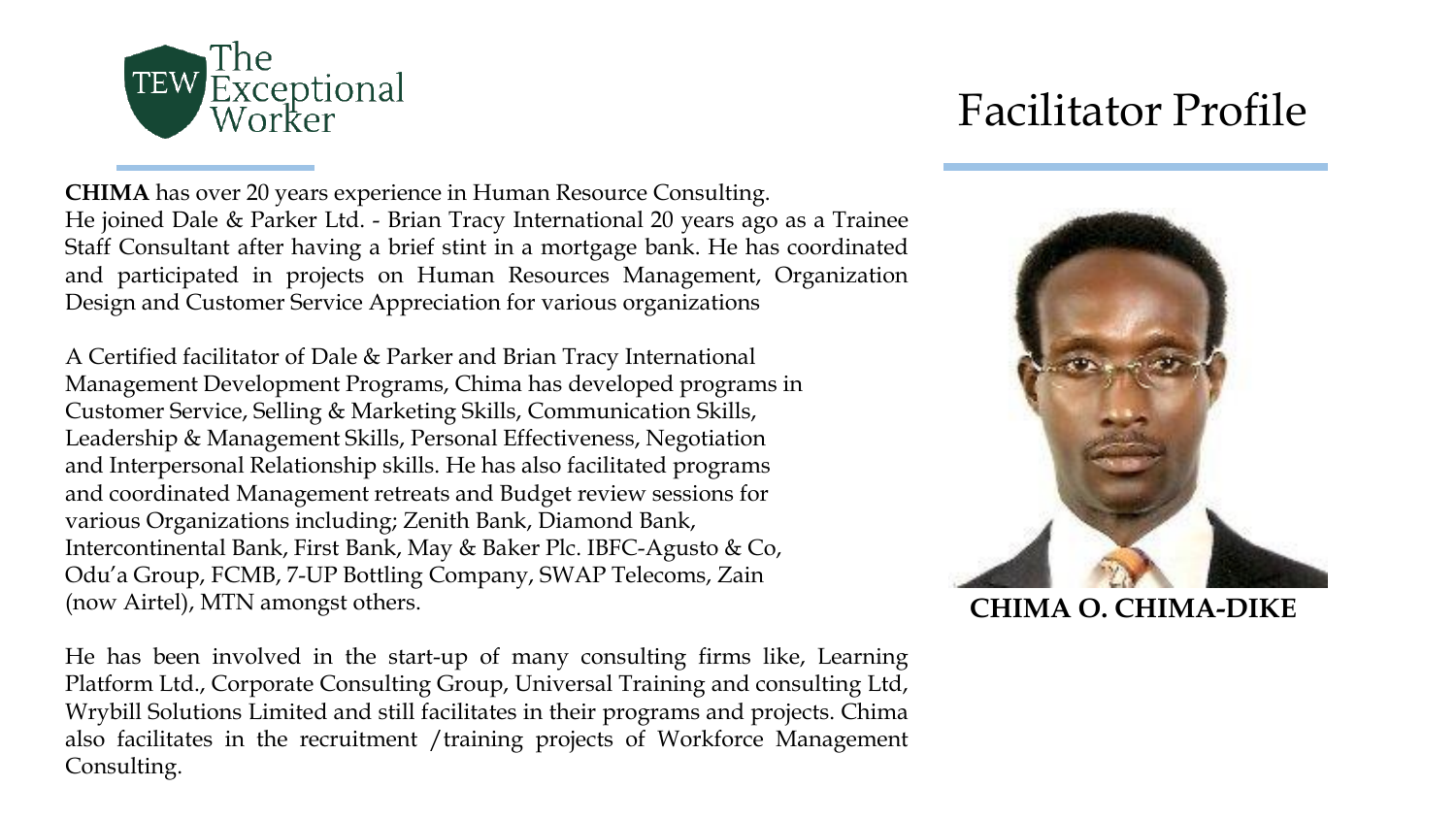

Shaka is the Head of Training at OAK Interlink Company whose primary focus is on human resource development, He has a special executive master's degree in Entrepreneurship from the Metropolitan school of business & management, United Kingdom and a first degree in Geography and regional planning from Ambrose Alli university, Ekpoma.

Shaka is a professionally certified scrum master, project manager professional, health and safety certified manager, lean six sigma green belt professional, warehouse and stores management professional, supply chain and logistics management professional, procurement and contract management professional, facility and asset management professional, document controller(ISO 9001/303010),ITIL service management professional and first aid treatment provider.

He is also a certified member of the national association of first aid treatment providers, international association of safety professionals, document management institute as well as the project management institute, USA. He has led several projects and has consulted for many organisations both in and outside the country.



**SHAKA OVIE ERNEST**